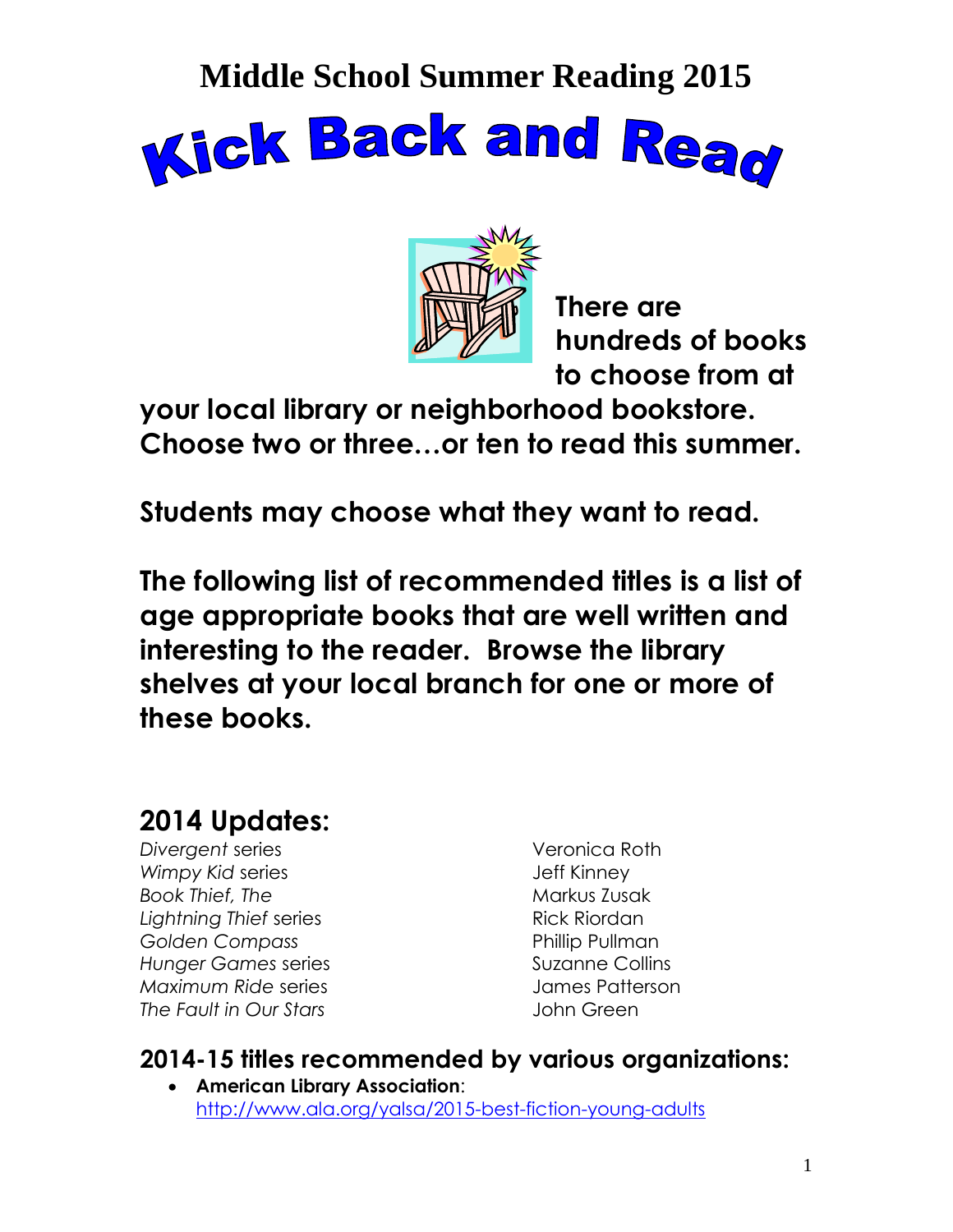- **International Reading Association**: <http://www.reading.org/Libraries/choices/yac2014.pdf>
- **NPR:**  <http://www.listchallenges.com/npr-100-best-ever-teen-novels>

#### **Title and Lexile Author**

*Abracadabra Kid: A Writer's Life (940)* Fleischman, Sid *After the Rain (660)* Mazer, Norma Fox *Al Capone Does My Shirts (NA)* Chlodenko, G. Among the Hidden (800) **Haddix, Margaret Haddix**, Margaret *Anna of Byzantium (910)* Barrett, Tracy *Apprenticeship of Lucas Whitaker, The (830)* DeFelice, Cynthia *Backwater (810)* Bauer, Joan **Bandit's Moon** (690) **Fleischman**, Sid *Battle of Jericho, The (700)* Draper, Sharon Becoming Naomi Leon (830) **Ryan**, Pam Munoz *Beyond the Western Sea: Book 1 and 2 (690)* Avi **Bound (NA) Bound (NA) Napoli**, Donna Jo *Boy at War: A Novel of Pearl Harbor, A (530)* Mazer, Harry Boy in the Striped Pajamas (1080) Boyne, J. *Calico Captive (900)* Speare, Elizabeth George Captain Horatio Hornblower (NA) Forester, C.S. **Chasing Redbird (860)** Chasing Redbird (860) *Chicken Boy (860)* Dowell, Frances O'Roark **Cloud Chamber, The (NA)** Maynard, Joyce *Coach's Daughter, The (NA)* McGowan, Wandra Daniel **Coraline (740) Gaiman, Neil Gaiman**, Neil Corner of the Universe, A (750) Martin, Ann M. Cowboys of the Wild West (1160) **Figure 1** Freedman, Russell *Cry of the Icemark (1140)* Hill, S *Cryptid Hunters (750)* Smith, Roland *Daughter of Venice (720)* Napoli, Donna Jo *Day of Tears (Non-Prose)* Lester, Julius *Double Identity (810)* Haddix, Margaret Peterson **Downriver ((760) Community (760) Hobbs, Will** *Edge on the Sword, The (930)* Tingle, Rebecca *Ella Enchanted (670)* Levine, Gail *Ender's Game (780)* Card, Orson Scott **Esperanza Rising (750)** Ryan, Pam Munoz *Eyes of the Emperor (630)* Salisbury, Graham *Fairest (590)* Levine, Gail Carson *Fever, 1793 (580)* Anderson, Laurie Halse *Flipped (720)* Van Draanen, Wendelin *Girl from Yamhill, A (1040)* Cleary, Beverly Girl Who Ate Chicken Feet, The (930) DiCamillo, Kate *Girlhearts (600)* Mazer, Norma Fox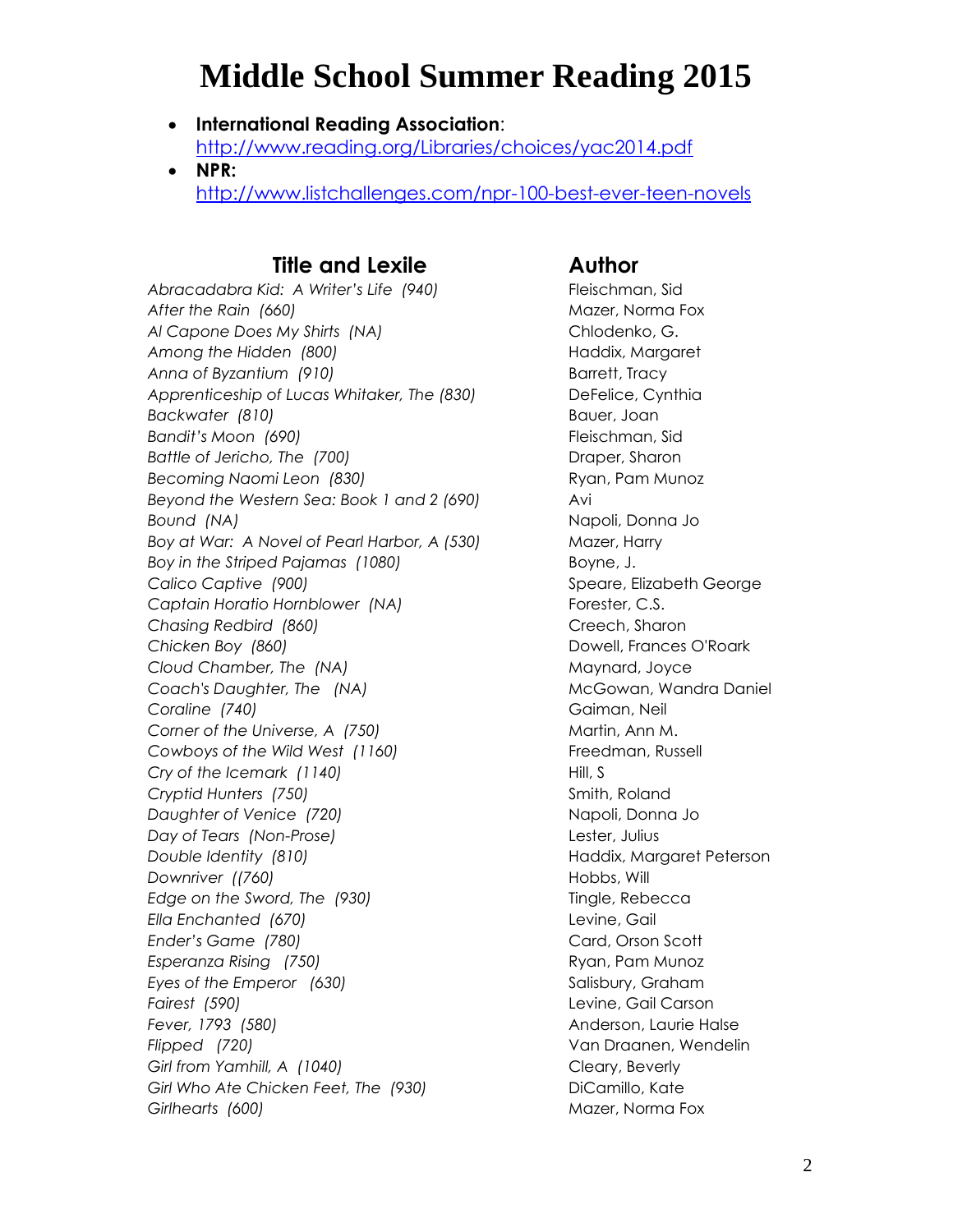Golden Compass, The (930) **Pullman**, Phillip *Haunting, The (820)* And *Haunting, The (820)* Nixon, Joan Lowery *Hidden Talents (620)* Lubar, David *Hit and Run (570)* Stine, R.L. *Hitch (830)* Ingold, Jeanette *Homeless Bird (800)* Whelan , Gloria *Hope Was Here (710)* Bauer, Joan *Hound of the Baskervilles, The (1090)* Doyle, Sir Arthur Conan *House of the Scorpion (660)* Farmer, Nancy *I* Thought My Soul Would Rise and Fly (820) Hansen, Joyce *Ice Story: Shackleton's Lost Expedition (1130)* Kimmell, Elizabeth Cody *In Darkness, Death (760)* **Hoobler, Dorothy** Jade Green: A Ghost Story (1040) **Naylor, Phyllis Reynolds** *Jake's Orphan* (790) **Brooke, Peggy** *Jar of Dreams, A (970)* Uchida, Yoshiko *Just Ella (850)* Haddix, Margaret *Just Jane (740)* Lavender, William Kavik, The Wolf Dog (740) Morey, Walt King of Shadows, The (1010) Cooper, Susan *King's Shadow, The (940)* Alder, Elizabeth Kissing Doorknobs (730) **Hesser, Terry Spencer** *Kit's Wilderness (470)* Almond, David Knots in My Yo-Yo String (980) Spinelli, Jerry *Last Shot (760)* Feinstein, John Liberation of Gabriel King, The (780) Coing, K.L. Life and Death of Crazy Horse, The (1100) Freedman, Russell *Lightening Thief, The (740)* Riordan, Rick Locked in Time (990) **Duncan**, Lois Long Way from Chicago, A (750) Peck, Richard Love that Dog (1010) Creech, Sharon *Maze, The (720)* **Hobbs, Will** *Memory Boy (570)* Weaver, Will *Mick Harte Was Here (730)* Pack, Barbara *Miracle's Boys (660)* Woodson, Jacqueline *Mississippi Bridge (810)* Taylor, Mildred *Moves Make the Man, The (1150)* Brooks, Bruce *Murder for Her Majesty, A (690)* Hilgartner, Beth *My Side of the Mountain (810)* Changes and George, Jean Craighead *Night Hoops (630)* Deuker, Carl *Nightjohn (770)* Paulsen, Gary *Nobody's There (630)* Nixon, Joan Lowery On the Far Side of the Mountain (760) **George**, Jean Craighead *One True Friend (720)* Hansen, Joyce *Other Side of Truth, The (710)* Naidoo, Beverly *Out of the Darkness: The Story of Louis Braille (1000)* Freedman, Russell Peter and the Star Catchers (770) Barry, Dave *Pirates (800)* Celia Rees **Princess Academy (890) Hale, Shannon**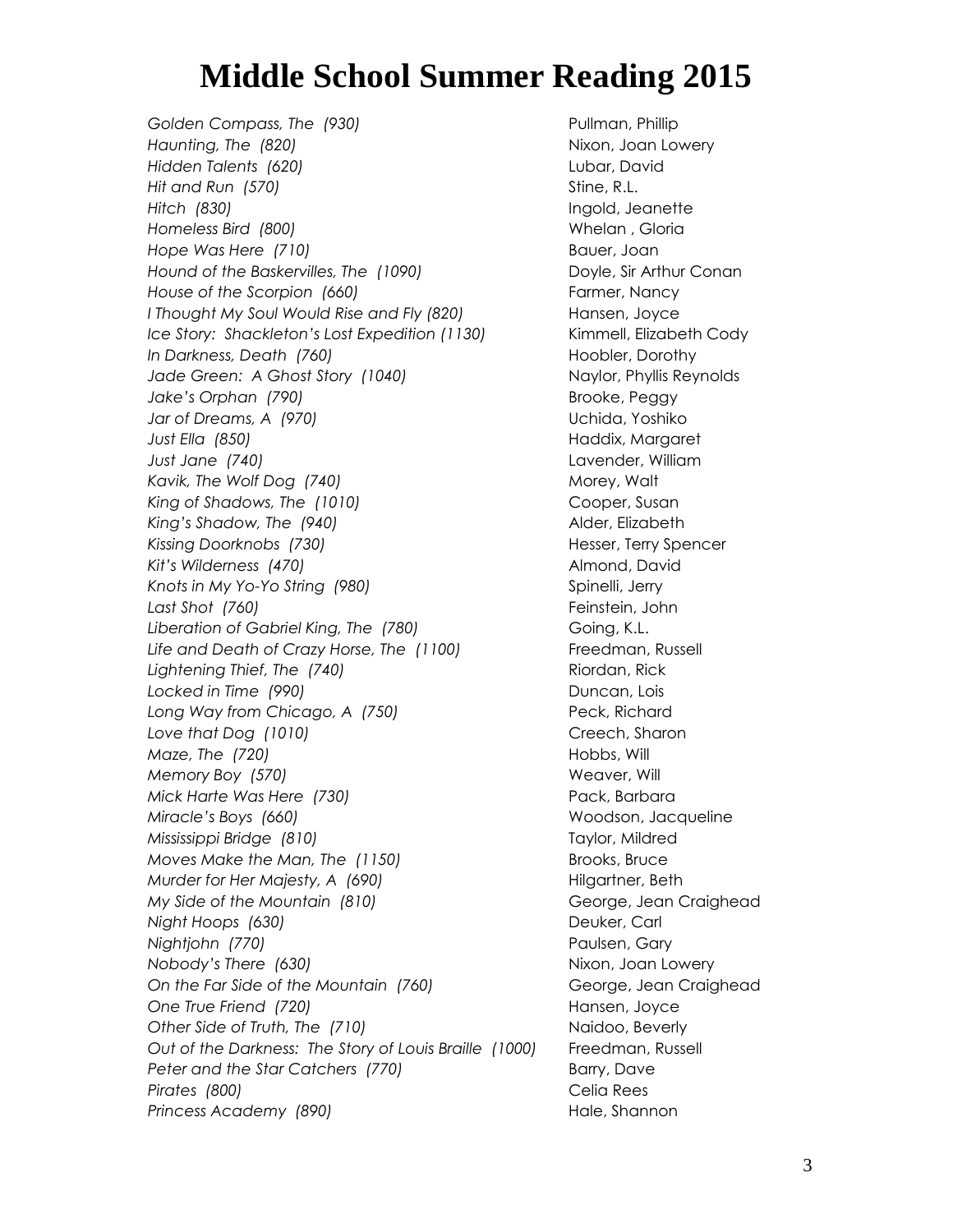*Punished (540)* Lubar, David *Randall's Wall (730)* Fenner, Carol *Ransom of Mercy Carter, The (730)* Cooney, Caroline **Revealers, The (580)** Milhelm, Doug *Ribbons (710)* Yep, Laurence **Riding Freedom (710)** Riding Freedom (710) *Robinson Crusoe (930)* Defoe, Daniel Safe-Keeper's Secret, The (860) Safe-Keeper's Secret, The (860) Sally Ride: Shooting for the Stars (NA) **Hurwitz**, Jane and Sue **Scribbler of Dreams (640)** Pearson, Mary Sea of Trolls, The (670) **Farmer**, Nancy **Farmer**, Nancy *Secret of Castle Cant, The (970)* Bath, Kevin P *Secrets of a Wildlife Watcher (900)* Arnosky, Jim **Seeing Stone, The (640)** Crossley-Holland, Kevin *Shakespeare's Secret (NA)* Broach, Elise *Silent to the Bone (810)* Konisburg, E.L. *Single Shard, A (920)* Park, Linda Sue *Sixth Grade Glommers, Norks, and Me (650)* Papademetriou, Lisa *Skeleton Man (730)* Bruchac, Joseph **Skin I'm In, The** (670) **Flake, Sharon** *Smugglers, The (640)* Lawrence, Iain *Snow (NA)* Lynn, Tracy *Soul Surfer (960)* Hamilton, Bethany *Story of Thomas Edison, The (950)* Cousins, Margaret **Strider (840)** Cleary, Beverly Surviving the Applewhites (820) Tolan, Stephanie **That Summer (1020)** Sarah Dessen The Greatest: Muhammed Ali (1030) Myers, Walter Dean **Thief Lord, The (640)** Thief Lord, The (640) *Ties That Bind, Ties That Break (830)* Namioka, Lensey **Time of Angels, A (650) Hesse, Karen Torn Thread (880)** Isaacs, Anne *Touching Spirit Bear (670)* Mikaelsen, Ben *Traitor: The Case of Benedict Arnold (1020)* Fritz, Jean **Turn Homeward, Hannalee (830)** Beatty, Patricia *Twisted Summer (840)* Roberts, Willo Davis *Two Princesses of Bamarre, The (570)* Levine, Gail Carson *Uglies (770)* Westerfield, Scott Under a War-Torn Sky (640) **Elliott**, Laura *Under the Watson's Porch (NA)* Shreve, Susan *Vanishing Chip (700)* Delaney, Mark *Voyage on the Great Titanic (1010)* White, Ellen Emerson *When Pigs Fly (770)* Wood, June Rae *When Zachary Beaver Came to Town (700)* Holt, Kimberly *Where the Red Fern Grows (700)* Rawls, Wilson Wild Man Island (690) Nobbs, Will Hobbs, Will Hobbs, Will Hobbs, Will Hobbs, Will Hobbs, Will Hobbs, Will Hobbs, Will Hobbs, Will Hobbs, Will Hobbs, Will Hobbs, Will Hobbs, Will Hobbs, Will Hobbs, Will Hobbs, Hobbs, Hobbs, *Williwaw (910)* Bodett, Tom *Wind* in the Willows (920) Compare and Grahame, Kenneth